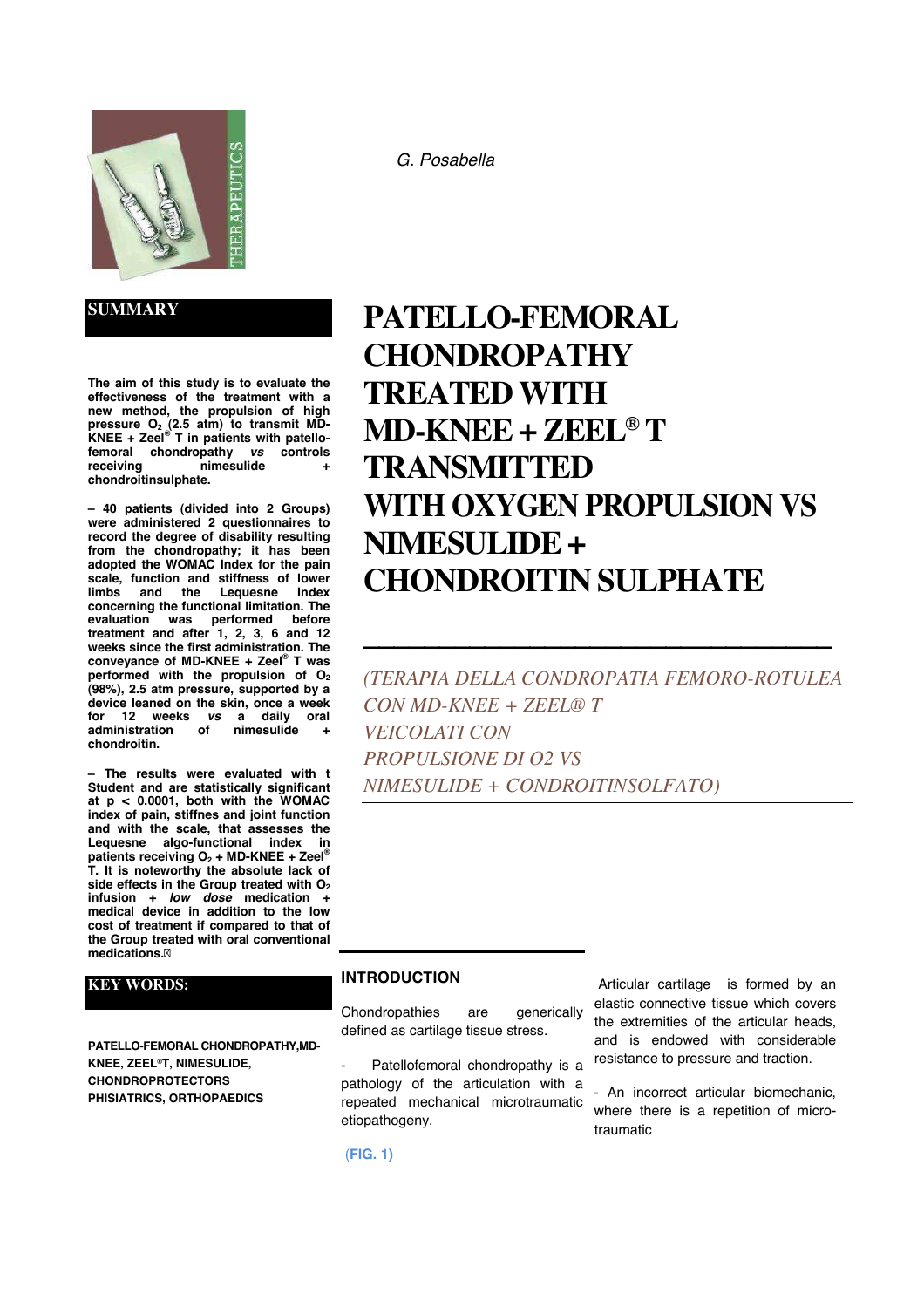

phenomena, can cartilaginous stress of the femoral trochlea and the rotula.

The function of the cartilage is similar to that of shock-absorbing ballbearings, safeguarding normal articular relations and permitting movement(**FIG.2**).

- To further facilitate a friction-free synovial fluid, a viscous liquid which cartilage. **(FIG.3)**  acts mainly as a lubricant.

Healthy cartilage allows a reciprocal pathology show some incorrect biosmooth movement between –absorber during movement.

generate Chonromalacia patellae presents with an anatomical pathology of damage to the cartilage of the rotula and the femoral trochlea, which faces thepatella. The lateral compartment is that most frequently affected.

movement, the articulation produces seriousness of the damage to the The lesions can be of greater or lesser degrees of gravity, depending on the

articular surfaces and acts as a shock the knee (the angle between the femur - Often, patients affects from this mechanical peculiarity: the **Q angle** of and the tibia)



**Schematic representation of nornale collagen fibers.** 

**–The laminae are indicated according to the position of the articulation.** 

is more open in the middle, with a tendency to bow-leggedness /valgus condition; the tibia is in an extrarotatorial position; there can present an excessive tension of the mm. Crural ischium, which creates a greater force of impact between the trochlea and the patella; anatomically, the latter can be high (retracted quadricipital tendon), or low (retracted rotular tendon).

A frequent area of intrinsic poor alignment is the direction of the patellar ligament in reference to the mechanism of the extensor muscles, Articular defined as Q angle. (FIG 4).

 This angle expresses the relation between the ant. tibial tuberosity and the ant. sup. iliac spine; it is determined -in the distal direction- by the intersection of a segment traced from the ant. sup. iliac spine to the center of the rotula with a segment that joins the ant. tibial tuberosity to the center of the rotula.

The Q angle is normally inferior to 10° in the male and to 15° in the female. The upper limit of a standard Q angle is between 13° and 15°.

A  $\alpha$  angle > 15 $\degree$  can depend on a femoral ante-version increase , on an external tibial torsion and on a lateralization of an ant. tibial tuberosity, which can determine an increase in the forces which lateralize the patella during muscle contraction, according to " the valgus' law". It is necessary to mention the concept of the "static" Q angle and the "dynamic" Q angle. In this case a hypotonic VMO ( an oblique part of a medial muscle) can transform a static Q angle, of standard measurements, into a dynamic Q angle predisposed for patello-femoral pathology.

The decrease in size of the Q angle does not cause a possible medial dislocation of the rotula, but, by increasing the varum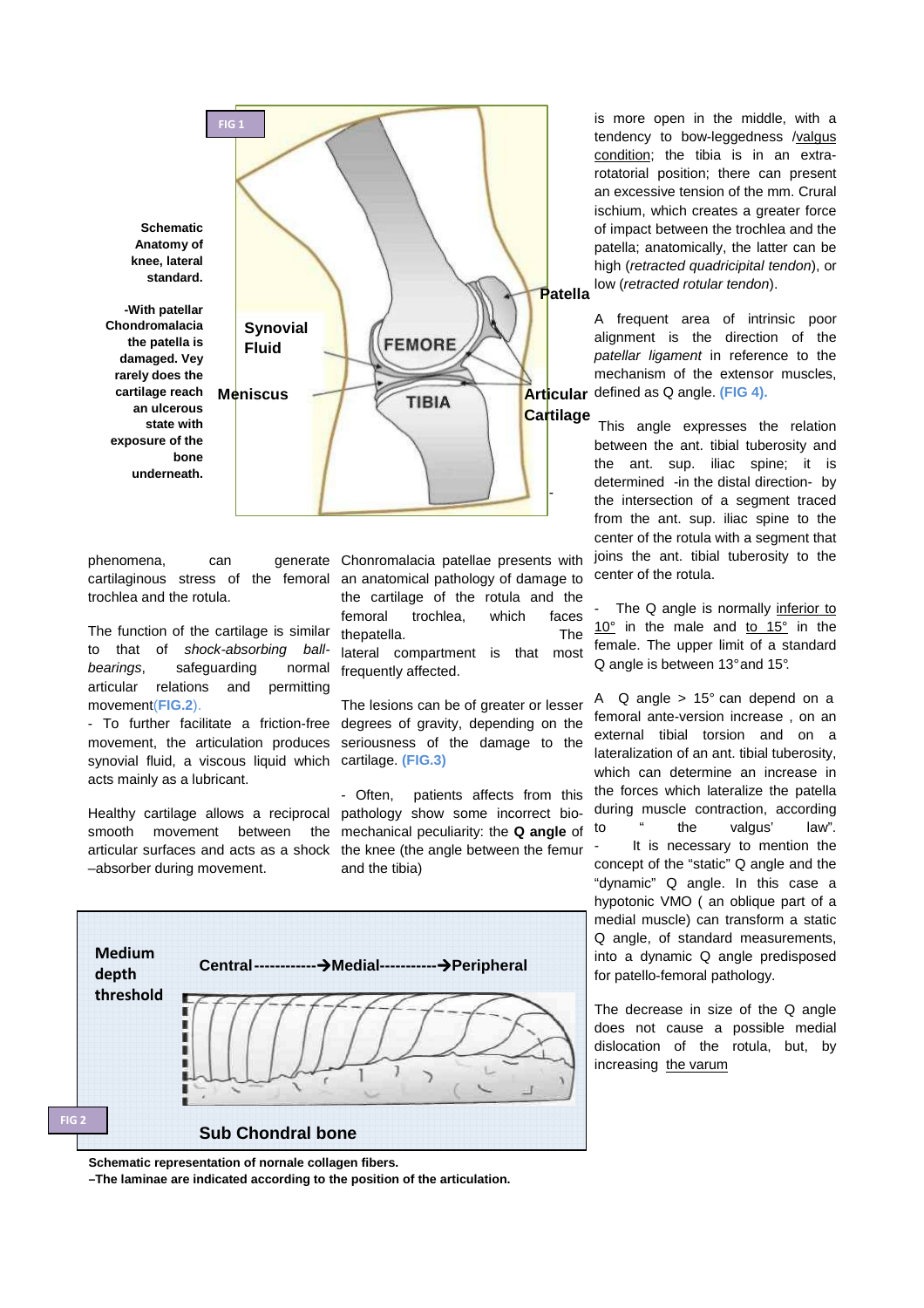



**Measuring the Q angle allows us to evaluate the alignment of the extensor system of the lower limb.** 

**– In a poor aligned knee, its' value increases or diminishes with respect to normal values, which differ slightly according to sex. An increased valgus condition means an increase in the Q angle** 

**.**

orientation of the knee's articulation, it is responsible for an increase in the compression of the medial tibiofemoral compartment and for a consequent progressive damage of the medial articular compartment. One must keep in mind that the articular cartilage, generally speaking, finds its original shape after intense, but limited in time, strain.

On the contrary, after lesser intense, but longer lasting strain (endurance or great endurance sports), the cartilage shows a marked mechanical damage

Clinical femoral anteversion is a clinical sign which appears when the internal rotation of the femoral diaphysis brings the medial femoral groove with respect to the ant. tibial tiberosity and the *patellar ligament* to a more lateral position respect to the rotula, increasing –thus- the lateral vectorial pressure which acts on it during the contraction of the quadriceps muscle.

Another intrinsic factor is represented by the laxity of the anteromedial quadrant of the rotula ( both static and dynamic).

Static patella stability is guaranteed by the patello-femoral ligaments which surround the capsular tissue. Diminished medial static stability, together with an excessive tension of the lateral compartment (retinaculum,

aponeurotic ileotibial band) can cause an excessive tension in the structures.

This poor alignment is defined as ' lateral hyperpressure syndrome" and can be highlighted radiologically when the knee is bent at a **30°** angle.

Regarding the dynamic part, patellar poor alignment can be the result of pathological mechanics of the VMO ( hypo-development, dysplasic affectations, post lesion atrophy). The VMO, infact, guarantees the dynamic stability of the patello-femoral articulation ( it is the only medial dynamic stabilizer).

- Its insertion is at the III proximal of the rotula with an 55° angle with respect to its' vertical axis.

 $\blacktriangleright$  Its particular action is to counterbalance the lateral vastus muscle (VL) during the contraction and to provide ligament tensioning.

In pathological conditions the VMO does not reach the upper III or the middle of the rotula, and its' action line is more vertical and –consequentlyless effective.

The combination of these anomalies compromises the medial stabilizing function of the VMO.

EMG tests on healthy knee muscles have shown that the ratio between the activities of the VMO and of the VL is of **1:1** and that the VMO's is more tonic.

Tests performed on knees presenting the patella-femoral syndrome show a ratio VMO/VL < 1:1 and that the VMO's activity is phasic. This could be the result of a loss of asymmetry of the quadriceps muscle ( an accumulation of 20-30 ml of liquid can inhibit the VMO, whilst an accumulation of 50-60 ml is needed to inhibit the VL's activity) and consequent lateral shift of the rotula.

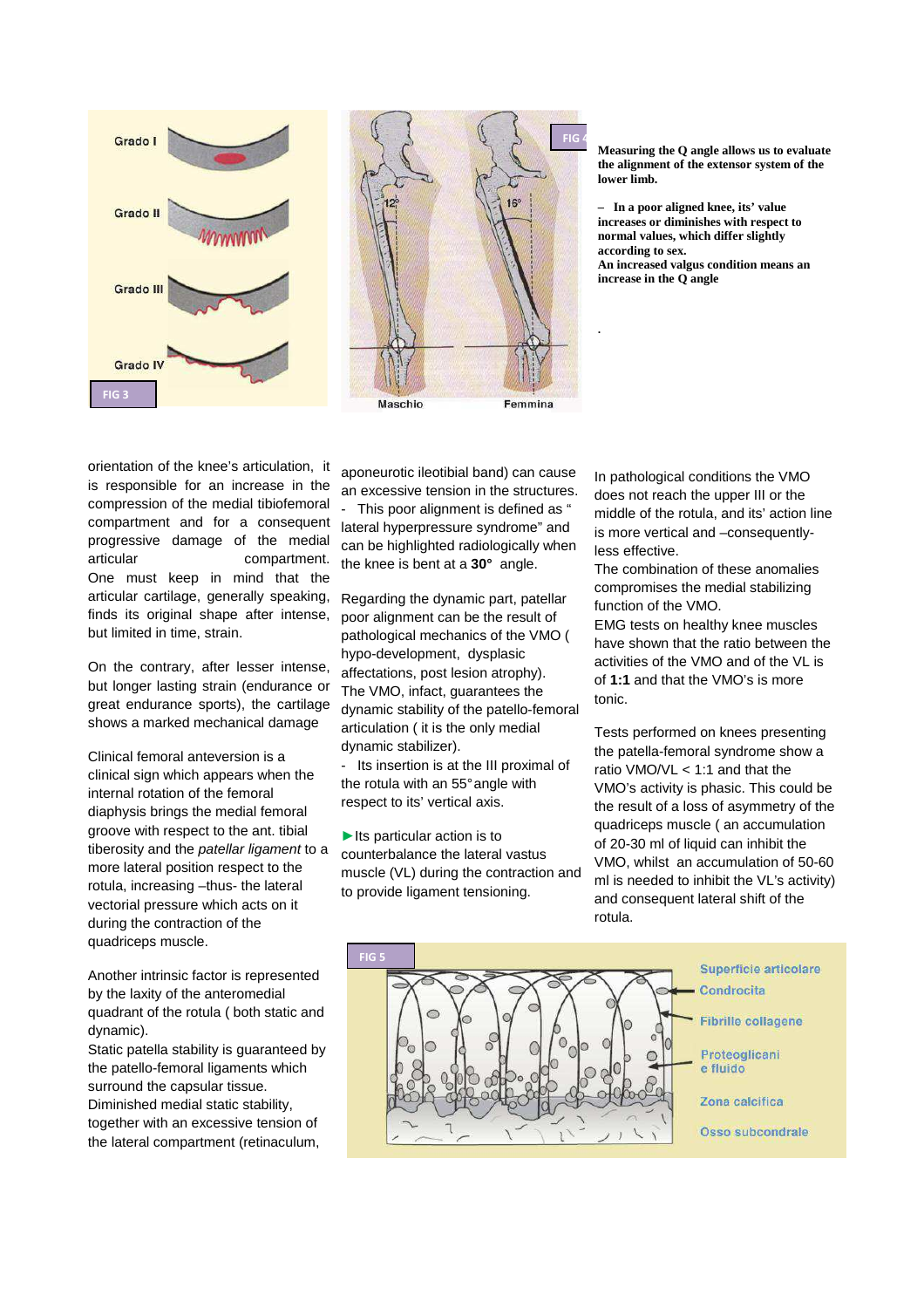**TAB. 1**

#### **WOMAC Lower limb – PAIN**

#### **How much pain do you feel when:**

- Walking?
- Going up or coming down stairs?
- At night, in bed?
- Getting up from, or lowering yourself onto a chair?
- Standing?

**TAB. 2**

#### **WOMAC Lower limb – STIFFNESS**

#### **How stiff are your joints:**

- When you get up in the morning?
- When you move after having been seated, or in bed, or after resting, during the day?

Even retraction or permanent hypertonia of the rectus femoris muscle can cause a patellar hypertension starting from 30° bend, determining also anterior pelvic tilt. In this case the ischio-crural muscles elongate, decreasing the vertical femoro-tibial brake favoring –thus- the anterior translation of the tibia and aggravating patellar overload.

An important retraction of the ischio-crural muscle can determine a bent knee with rotatory disharmony.

► It is thus obvious how most of the patellar syndromes are the consequence of a **dysfunction of the extensor system** and, more in general, of the skeletal- muscle structures ,which have to be corrected with rehabilitation treatments or surgery.

The rotula, during the stretching and bending movements of the knee, runs along the femoral trochlea (patellar tracking): when stretching it runs upwards, when bending it runs downwards.

One must remember that cartilage is made of a liquid part (which allows for trauma absorption) and a solid part (which increases its resistance).

Cartilage tissues are connective and their extracellular matrix (ECM) is noticeably dense, compact and solid. So solid in fact that it is able to imprison chondrocytes within. **(FIG 5)**

These, from inside the niches that host them, can go through 1 or 2 mitosis maximum, so -often- small groups (isogen groups) of 2, 3, or 4 chondrocytes can be seen.

- The most representative component of cartilage is chondroitin sulphate; its molecules are firmly tied to many sulphur bonds.

- Cartilage **is not vascularized**, this means that the cells can perform metabolic exchanges only by means of diffusion through the ECM.

# *CONSUMED KNEE CARTILAGE*

The clinical expression of osteoarthritis has a varied symptomatology; its evolution is slow and not easily predictable. The clinical symptoms of osteoarthritis are: osteoarticular pain, articular rigidity, cracking, articular deformation, functional limitations.

#### **Painful states**

- They present themselves during deambulation, going up or coming down stairs;
- They increase under strain, together with short term morning rigidity.

#### **Inflammatory states**

- at times intense, can flare up at night time;
- presence of articular inflammatory liquid, often abundant.

#### **TAB. 3**

#### **WOMAC Lower limb – FUNCTIONALITY**

#### **How much difficulty do you have:**

- Coming down the stairs?
- Climbing the stairs?
- Getting up from a chair?
- Standing?
- Bending forwards?
- Walking on a flat surface?
- Getting in and out of cars?
- Carrying out your usual activities?
- Putting on your socks?
- Lying on bed?
- Getting in and out of the bath?
- Doing the daily cleaning?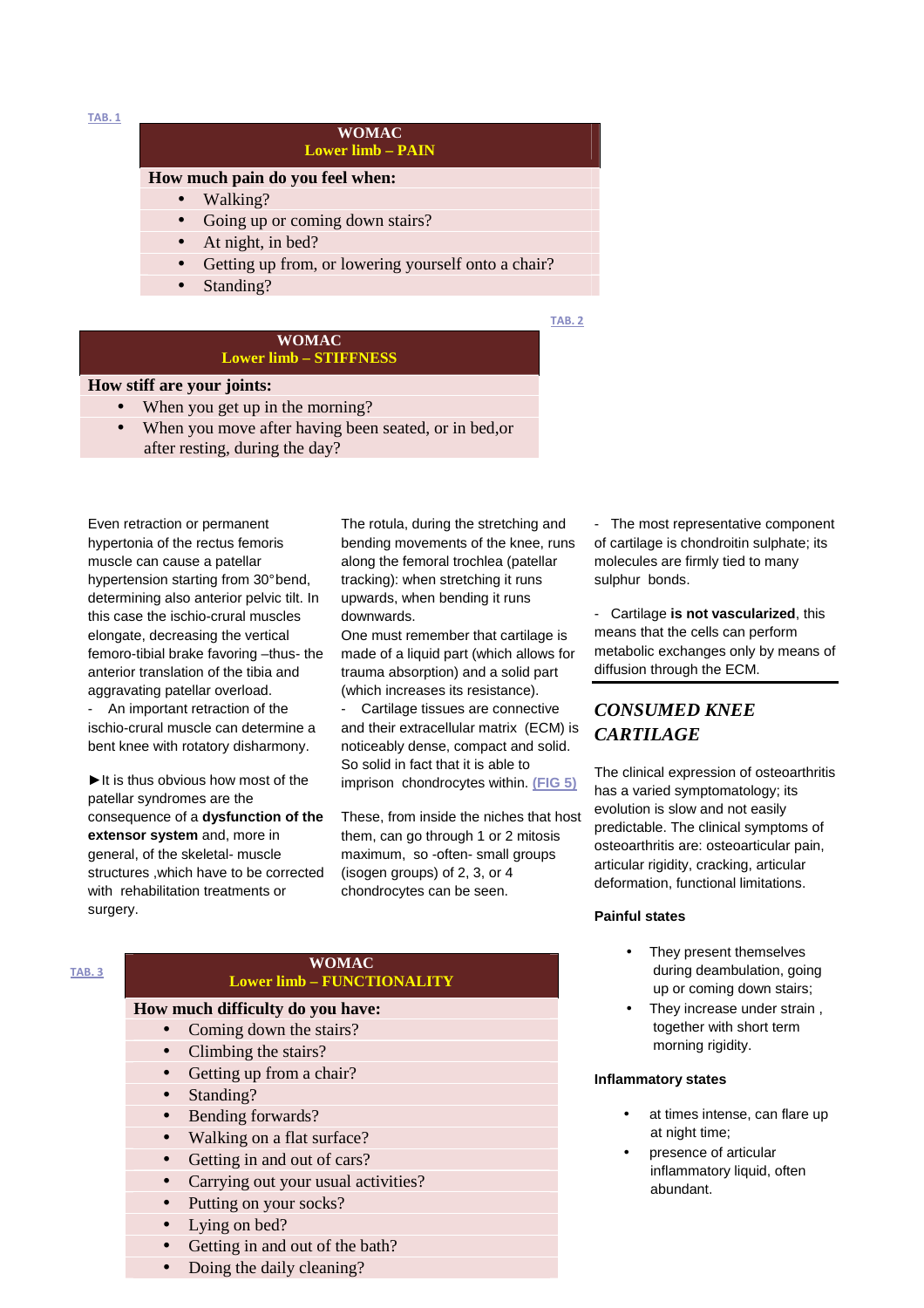In the more modern understanding, osteoarthritis is distinguished from the physiological ageing of cartilage and is defined as a proper sickness caused primarily by a metabolic alteration of the chondrocyte.

Patello-femoral chondropathy consists of a series of morphofunctional alterations which determine the insurgence of an anterior knee pain. From an etiopathogenetical point of view the basic alterations of this pathology are essentially ascribable to bad alignment, or to a dysplasia of the rotula and /or of the femoral trochlea.

In addition to the anatomic and biomechanics factors, there are a series of functional factors that, if occurring in the "predisposed" individual, can cause the insurgence or worsening of the symptomatology (age, weight, profession, practiced sports, etc.).

Lesion and pain in the knee structures are very common in the population because the rotula is interjected between the extensor system and subjected to great stress during sports practiced.

- The structures that can be associated with pain and patellafemoral instability include:

- 1. muscles
- 2. patellar tendon
- 3. the rotula ( and its connections to the femoral groove)
- 4. patella-femoral and meniscus femoral ligaments
- 5. adipose pads ( infrapatellar and suprapatellar regions)
- 6. bursae in the suprapatellar and parapatellar regions
- 7. the synovial membrane and the capsule in the anteromedial and anterolateral portion of the articulation

The pain localized in the patellafemoral articulation is frequently encountered clinically and requires various elements to be examined: anatomical alignment; static and dynamic stabilization system; level of

#### **THE LEQUESNE FUNCTIONAL INDEX THE LEQUESNE FUNCTIONAL INDEX**

- ►Knee pain A) Nocturnal
- None/ Depending on movements/ Even when not moving.
- B) Morning blockage
- $<$ 1 min. / 1 15 min. / > 15 min.
- C) Standing still or walking downhill for half-an hour
- No / Yes.
- D) Walking

No/ After a certain distance /Immediately and progressively. E) Getting up from a chair without using your arms to help you. No / Yes/  $> 15$  min.

#### ►Maximum length of a walk:

No limit / Limited, < 1 km / About 1 km (about 15 min.) / 500 – 900 mt (8 – 15 min.) / 300 – 500 mt / 100 -300 mt / <100 mt / With a stick or a crutch / With two sticks or crutches.

►Difficulties in daily life: Going up one flight of stairs / Coming down one flight of stairs / Crouching / Walking on an uneven surface

#### **TAB. 3**

activity to determine the mechanical articular stress.

Patello-femoral articulation bad alignment can hesitate in a lateral patellar shift, associated to subluxation, dislocation or both.

Patellar instability can be classified in three different degrees:

#### **I degree: patellar lateralization**

The increase of the Q angle, during the extensor muscle contraction, causes a small contact area between the patellar and the trochlear articular surface.

The consequence of this situation causes a lateral hyperpressure syndrome.

#### **II degree: accentuated patellar inclination or patellar subluxation.**

When there is an excessive patellar inclination a thickening and retraction of the lateral retinaculum associated with a capsular thickening occurs. -This situation determines, during the bending of the knee, a patellar inclination which hesitates in a lateral hyperpressure. In the more serious cases an actual lateral patellar subluxation occurs, generally caused by a sudden contraction of the quadriceps muscle when the knee is extended.

Recurring subluxations cause, in

the long run, serious suffering of the patellar and trochlear cartilage.

**III degree: patellar dislocation:**  Condition causing a serious and progressive damage of the articular cartilage.

# *AIM OF THE STUDY*

-Aim of this controlled randomized clinical study, is the evaluation of the clinical response of two homogeneous groups of patients affected by patellafemoral chondropathy to the administration of FANS + a protector of the cartilage vs MD ( Medical Device – KNEE + Zeel T vehiculated by Oxygen Infusion.

# *MATERIALS AND METHODS*

Different published clinical studies on hyperbaric O2 have demonstrated the benefits of this treatment in a variety of pathologies of the ECM.

Hyperbaric O2 therapy is used for support and for an anti-inflammatory action in osteomyelitis, wounds and necrotic sores, necrotic fasciitis, gangrene, pyodermitis, skin sores,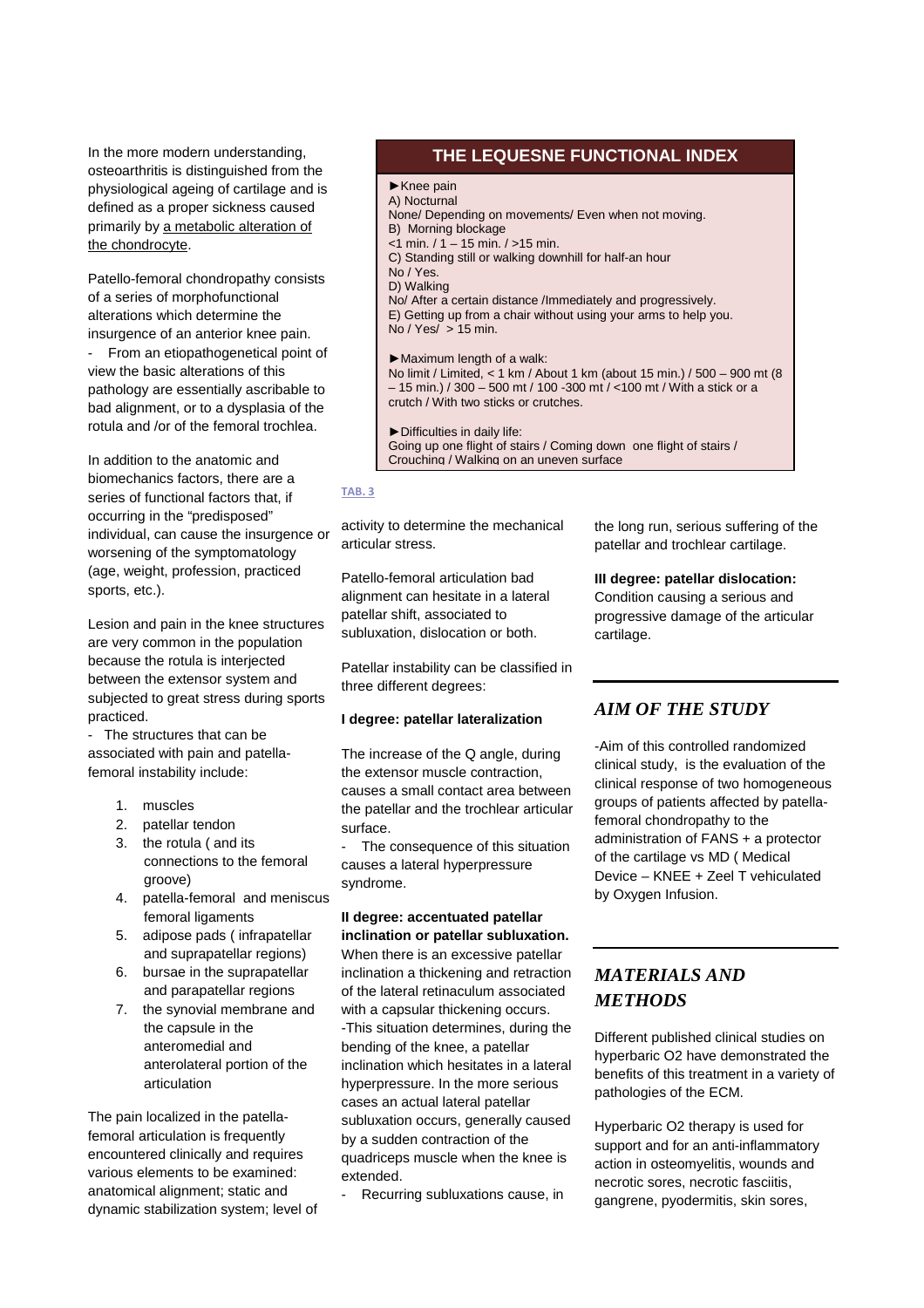diabetic foot, psoriasis and purulent acne(1).

The effect of topic hyperbaric O2 therapy is due to the stimulation of chemo tactic action , of phagocytosis, of fibroblast proliferation and of collagen neo synthesis (mostly of type I and III), of epithelial proliferation and waterfall process final remodeling (2). O2 present in the atmosphere penetrates the superficial strata of the skin up to a maximum depth of 0.25 – 0.40 mm, whilst O2 carried by the emetic flow has less impact on the superficial strata (3,4).

- An in vivo study [ animal model(adult swine)] of Atrux-Tallau et Al. (5) has emphasized how O2 reaches the derma by:

- 1) **penetration** (capture)
- 2) **permeation**

Hyperbaric O2 therapy does not reduce the neutrophils vitality and functions such as degranulation and phagocytosis; oxidative lysis in response to the chemo-attractors is unaltered (6).

►**20 randomized patients** ( Group A: 15 M, 5 F) were administered a weekly dose of **Nimesulide + Chondroitin sulphate;** 

►**20 randomized patients** ( Group B: 15 M, 5 F)were administered weekly doses of **MD-KNEE** ( Guna Laboratories, Milano) + **Zeel T** (-Heel, Baden Baden-D), vehiculated by O2 Infusion.

All patients were informed of the aim and modality of the studies and written informed consent was required.

-When they were included, all patients were given 2 questionnaires to try and define the degree of incapacity induced by the Chondropathy.

The indexes used were: **WOMAC** (Western Ontario and Mc Master Universities Osteoarthritis Index) for pain, rigidity and functionality of the lower limbs ( TABB 1,2,3) and Lequesne for functional limitation (TAB 4).

-The WOMAC is the main reference test for the measurement of the results deriving from the treatment of knee

#### pathologies.

Each WOMAC item lists 5 possible answers ( from "none" to "very strong").

The Lequesne Index instead assigns a score to each answer up to a total which is registered and that represents the reference number for the subsequent measurements.

These measurement s are performed **before** the beginning of the treatment and after **1, 2, 3, 6, 12** weeks. The statistical analysis was performed using the t of Student.

-Each patient underwent a clinical test to measure his /her compliance to **patello-femoral Chondropathy** criteria.

Each patient, when he was included, showed recent Rx of the articulations. -These were classified according to the Kellgren-Lawrence Scale.

The scale describes 4 phases of arthritis:

Phase I: initial not clearly determinable reduction of the articular space with possible presence of osteophytes; Phase II: osteophytes and possible reduction of articular space; Phase III: moderate osteophytosis , clearly defined reduction of articular space, subchondral sclerosis and possible deformation of the subchondral bone; Phase 4: severe arthritis.

- The study includes patients suffering from patello femoral chondropathy clinically and radiographically documented in phases I, II or III according to the Kellgren-Lawrence Scale.

The patients included in the study did not mention having had surgical procedures performed on the knee, nor rheumatic nor auto immune pathologies in the past or the present.

-The 20 patients of **Group A** received nimesulide sachets 100 mg + galactosaminglucuronoglican sulphate sodium salt 400mg ( Condral) once a week per os.

-The 20 patients of **Group B** were administered 1 vial **Zeel T** + 1 vial **MD-KNEE** applied on the skin of the knee through Oxygen Infusion.

The patients were treated once a week after careful skin disinfection( alcohol or iodine based antiseptic solution).

The infusion of pure Oxygen (98%) technique was performed with a device which takes O2 from the surrounding air, concentrating it (Zeolite filters) and which –by means of a compressoradministers O2 at a pressure of 2.5 atm by means of a handpiece placed on the skin ( Maya Beauty Engineering, Medical Oxyendodermia).

- The patient was placed in supine position with the knee slightly bent thanks to a popliteal cushion; Zeel T + MD-KNEE were mixed with a neutral serum solution and applied on the treated area.

-Immediately after this O2 at 2.5 atm was administered on the area for 20 minutes.

• In **Group A** (nimesulide + chondroitin sulphate) there were 15 M and 5 F, average age 46.9 ( min 28, max 65), with Standard deviation (SD) 11.8; average BMI of 25.4 with a SD of 2.45. The average body fat percentage was also calculated ( 20.32 % with a SD of 7.04) taking into consideration neck, abdomen and, in females, also hip circumference.

- The average WOMAC score pretreatment was of **59 points** (min 34, max 80), on a scale of 0 to096. - The algo-dysfunctional average of the Lequesne Index was 1**8 points** ( min 12, max 22) on a scale of 0 to 24. The treated knee was the right one in 15 cases and in 5 cases the left.

• In **Group B** (Zeel T + MD-KNEE +Oxygen infusion) there were also 15 M and 5 F, average age 49.4 ( min 31 and max 66) with SD of 9.1; average BMI of 24.4 with SD of 2.4. the average body fat percentage was also calculated ( 26.11% with SD 17.8) taking into consideration neck, abdomen and, in females, also hip circumference.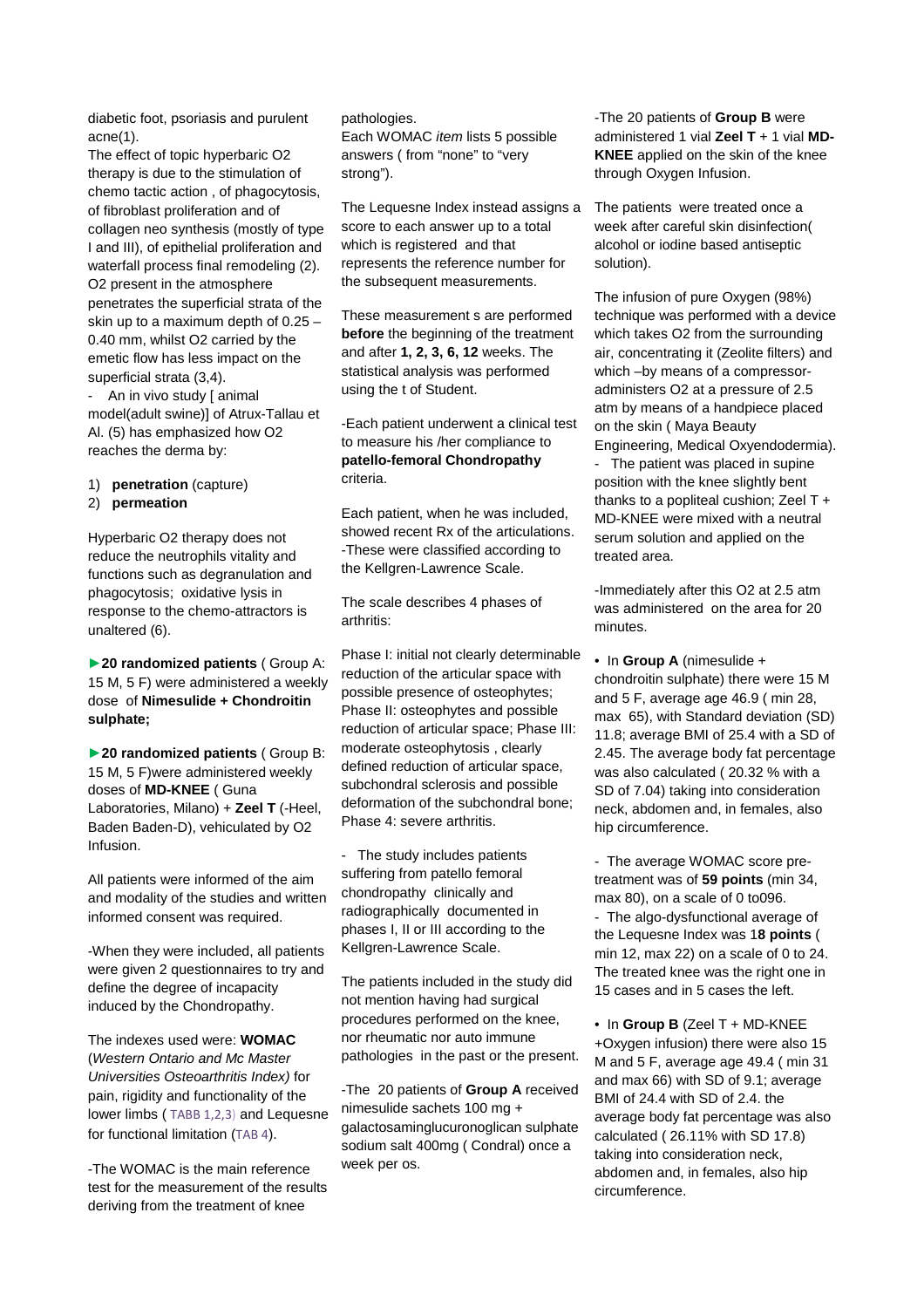- The average WOMAC score pretreatment was of **58 points** (min 42, max 89)

- The algo-dysfunctional average of the Lequesne Index was **18 points** ( min 12, max 22). The treated knee was the right one in 10 cases and in 10 cases the left.

#### *RESULTS*

All patients concluded the prefixed treatment period.

The results are presented according the group they belong to (A; B) and according to the 5 **follow-up** treatments which took place 1, 2, 3, 6, **12 weeks** after the first administration.

• After the **first week:** the patients of both Groups present a not statistically relevant decrease in the WOMAC total score, respect to the "base" score.

- The average score of Group A patients was of **54 points** WOMAC (min 30, max 78), p<0.374.

- The average score of Group B patients was of **50 points** WOMAC (min 34, max 74), p< 0.087.

**Second week: patients of both** Groups present a decrease of the total WOMAC score compared to the previous sc ore.

- The average score of Group A patients was of **53 points** WOMAC (min 30, max 78), p<0.217.

The average score of Group B patients was of **47 points** WOMAC (min 30, max 68), p< 0.0047.

• **Third week**: patients of both Groups present a decrease of the total WOMAC score compared to the previous sc ore.

-The average score of Group A patients was of **51 points** WOMAC (min 30, max 74), p<0.0109. -The average score of Group B patients was of **47 points** WOMAC (min 30, max 66), p< 0.0031.

**Sixth week: between the 3rd and** the 6th week from the 1st treatment in Group A, no variation has taken place in the average WOMAC score, whilst the average WOMAC score of the patients of Group B was statistically significant for the decrease in pain. rigidity and functionality.

 - The average score of Group A patients was of **50 points** WOMAC (min 32, max 72), p<0.097.

The average score of Group B patients was of **41 points** WOMAC (min 30, max 68), p< 0.0004. The difference is statistically relevant (p<0.001)

• **Twelfth week:** the last follow-up performed showed that the average WOMAC score of the patients from Group A was of **47 points** (min 32, max 70), p<0.014.

The average WOMAC score of the patients of Group B decreased even more reaching **39 points** (min 24, max 60), p<0.0001.

The difference between the 2 experimental Groups is statistically significative (p<0.001) (TABB. 5,6,7).

Regarding the algo-dysfunctional Lequesne Index patients of Group A went from **18 to 15 points**, patients from Group B went from **17 to 10 points** (TABB.8,9).

| WOMAC<br><b>BASALE</b> | <b>WOMAC</b><br>1 <sup>ª</sup> settimana |          | <b>WOMAC</b><br>3 <sup>3</sup> settimana | <b>WOMAC</b><br>6 <sup>2</sup> settimana | <b>WOMAC</b><br>12 <sup>n</sup> settimana |  |
|------------------------|------------------------------------------|----------|------------------------------------------|------------------------------------------|-------------------------------------------|--|
| 36                     | 30                                       | 30       | 30                                       | 34                                       | 34                                        |  |
| 34                     | 30                                       | 30       | 30                                       | 32                                       | 34                                        |  |
| 66                     | 54                                       | 54       | 50                                       | 52                                       | 48                                        |  |
| 34                     | 30                                       | 30       | 32                                       | 34                                       | 34                                        |  |
| 72                     | 68                                       | 64       | 64                                       | 66                                       | 55                                        |  |
| 68                     | 62                                       | 62       | 58                                       | 60                                       | 54                                        |  |
| 68                     | 62                                       | 64       | 62                                       | 60                                       | 56                                        |  |
| M<br>68                | 62                                       | 60       | 60                                       | 60                                       | 50                                        |  |
| 70                     | 68                                       | 60       | 58                                       | 52                                       | 48                                        |  |
| 68                     | 60                                       | 58       | 50                                       | 50                                       | 46                                        |  |
| 68                     | 60                                       | 58       | 54                                       | 50                                       | 46                                        |  |
| 70                     | 68                                       | 60       | 54                                       | 54                                       | 46                                        |  |
| 66                     | 60                                       | 60       | 58                                       | 60                                       | 48                                        |  |
| 39                     | 34                                       | 34       | 34                                       | 32                                       | 32 <sub>2</sub>                           |  |
| 70                     | 70                                       | 68       | 66                                       | 66                                       | 64                                        |  |
| 80                     | 78                                       | 76       | 74                                       | 72                                       | 70                                        |  |
| 36                     | 34                                       | 34       | 34                                       | 30                                       | 32 <sub>2</sub>                           |  |
| F.<br>34               | 30                                       | 34       | 34                                       | 34                                       | 32                                        |  |
| 48                     | 44                                       | 40       | 40                                       | 42                                       | 42                                        |  |
| 78                     | 74                                       | 70       | 70                                       | 68                                       | 66                                        |  |
| 58,65                  | 53,9                                     | 52,3     | 50,6                                     | 50,4                                     | 46,85                                     |  |
| 16,68                  | 16,74                                    | 15,29    | 14,29                                    | 13,80                                    | 11,69                                     |  |
| P                      | 0,374401                                 | 0,217196 | 0,109516                                 | 0.096581                                 | 0,013509                                  |  |

# **TAB 5 :**

**group A** 

**-analitic WOMAC (basale measurements and taken on week 1, 2, 3, 6 &12 ftom the beginning of the therapy)**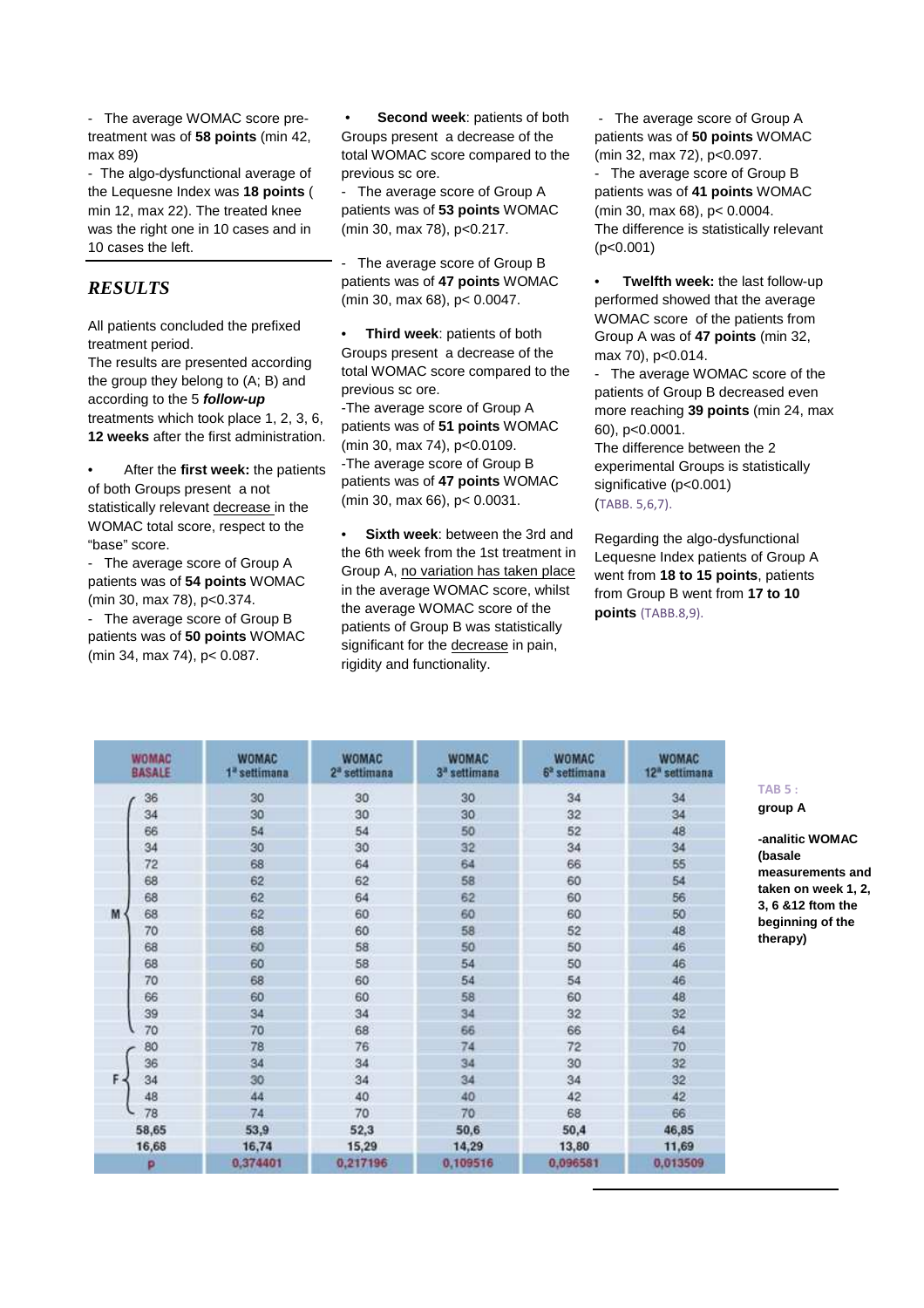| <b>WOMAC</b><br><b>BASALE</b> | <b>WOMAC</b><br>1 <sup>ª</sup> settimana | <b>WOMAC</b><br>2 <sup>ª</sup> settimana | <b>WOMAC</b><br>3 <sup>a</sup> settimana | <b>WOMAC</b><br>$6a$ settimana | <b>WOMAC</b><br>12 <sup>a</sup> settimana |
|-------------------------------|------------------------------------------|------------------------------------------|------------------------------------------|--------------------------------|-------------------------------------------|
| 42                            | 38                                       | 38                                       | 36                                       | 34                             | 28                                        |
| 46                            | 38                                       | 34                                       | 30                                       | 36                             | 32                                        |
| 64                            | 60                                       | 48                                       | 48                                       | 52                             | 44                                        |
| 44                            | 38                                       | 38                                       | 36                                       | 34                             | 36                                        |
| 89                            | 74                                       | 68                                       | 66                                       | 68                             | 60                                        |
| 60                            | 60                                       | 56                                       | 50                                       | 44                             | 46                                        |
| 46                            | 44                                       | 44                                       | 42                                       | 40                             | 40                                        |
| 42<br>M                       | 40                                       | 34                                       | 34                                       | 30                             | 28                                        |
| 86                            | 72                                       | 68                                       | 66                                       | 64                             | 60                                        |
| 46                            | 36                                       | 30                                       | 30                                       | 28                             | 24                                        |
| 46                            | 38                                       | 40                                       | 42                                       | 38                             | 34                                        |
| 80                            | 74                                       | 68                                       | 60                                       | 54                             | 50                                        |
| 77                            | 70                                       | 60                                       | 52                                       | 45                             | 38                                        |
| 76                            | 60                                       | 60                                       | 58                                       | 54                             | 50                                        |
| 64                            | 49                                       | 45                                       | 40                                       | 34                             | 34                                        |
| 49                            | 38                                       | 34                                       | 30                                       | 24                             | 24                                        |
| 42                            | 34                                       | 34                                       | 34                                       | 30                             | 32                                        |
| F.<br>50                      | 42                                       | 42                                       | 40                                       | 34                             | 34                                        |
| 68                            | 60                                       | 60                                       | 58                                       | 50                             | 52                                        |
| 52                            | 34                                       | 34                                       | 36                                       | 34                             | 32                                        |
| 58                            | 49.95                                    | 46,75                                    | 44,4                                     | 41,35                          | 38,9                                      |
| 15,91                         | 14,63                                    | 13,17                                    | 12,03                                    | 12,14                          | 10,98                                     |
| p                             | 0.086603                                 | 0.01551837                               | 0.00317                                  | 0.0004773                      | 0.00005                                   |

#### **TAB :6 group B**

**- analitic WOMAC (basale measurements and taken on week 1, 2, 3, 6 &12 from the beginning of the therapy)**